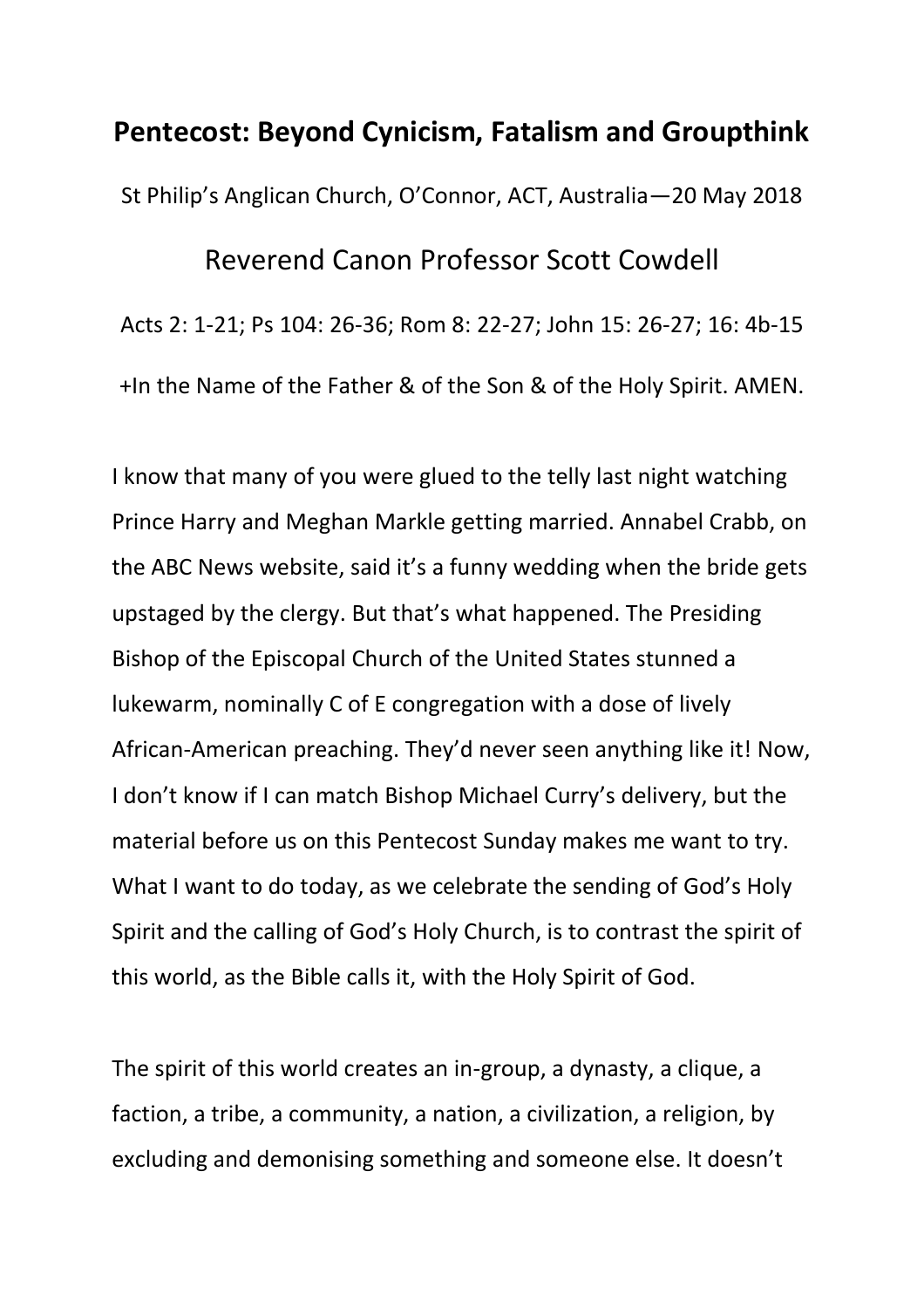matter if you're a tribal Catholic or a devout atheist, a smug Anglican or a Pentecostal zealot; it doesn't matter if you're on the radical green Left or the coal-fired Right: all that matters to the spirit of this world is that we know who the sinners are, that we know who the righteous are, and that we know who deserves judgement, so that everything comes out in our favour. We all know people and places and movements like this; the spirit of this world represents a constant human temptation that we all fall into.

And, friends, the tragic irony is that whenever we claim the spiritual high ground, attacking and rooting out the spirit of this world when we see it at work in others, we end up falling into it ourselves. The spirit of this world is a mimetic vortex from which we can't escape in our own strength. It shapes our language, our sense of race, gender and class, of being able or disabled, of being a success or a failure. Our only escape from the spirit of this world, our only way to recognise it and break free of it, is to sign up instead to the Holy Spirit of God. And, friends, all this is set out in today's Gospel.

There we recognise God's Holy Spirit as our advocate for the defence, as René Girard puts it. Jesus tells his disciples in today's Gospel that the Holy Spirit comes to declare the world wrong about sin, about righteousness and about judgement.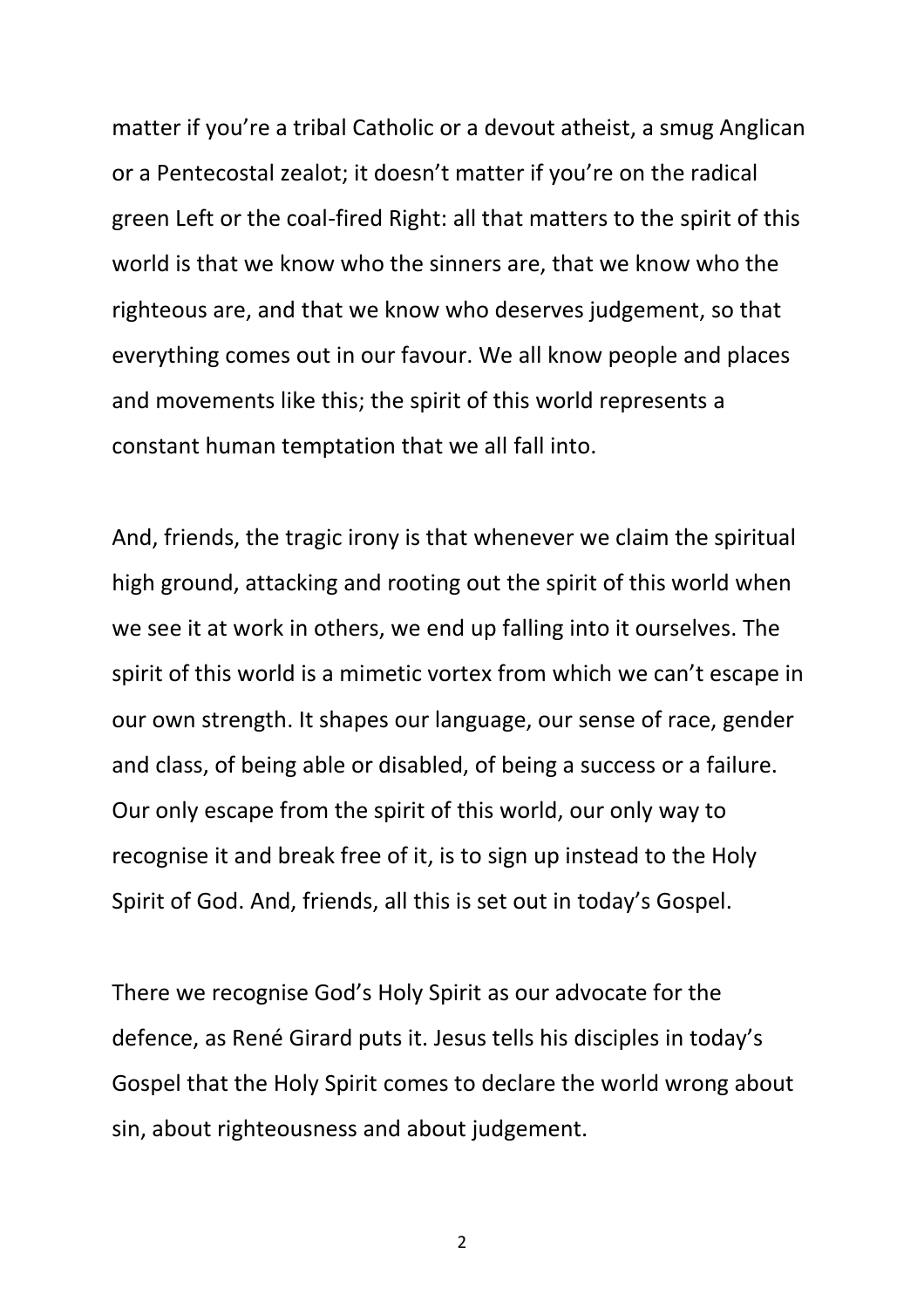Why is the world wrong about sin? It's wrong about sin because, as Jesus goes to the cross, God lines up alongside the sinners, alongside the offscourings of human contempt. There, on a rubbish dump outside Jerusalem, cursed and condemned by both the religious authorities and the pagan occupiers, who find themselves in sickening but predictable accord, Jesus reveals the mechanism that makes our world go round—the spirit of this world, that is—and he puts a spanner in the works. God's Holy Spirit, the advocate for the defence, now stands up for the condemned and despised in Jesus' name, pointing to the one who now occupies the place of greatest honour at God's right hand, when all the world could manage was to despise and crucify him.

Next, why is the world wrong about righteousness? Because no-one can boast that they're in the right, no-one can stand swathed in their own rectitude while pointing an accusing finger at others, when Jesus Christ himself seeks out that very place of universal condemnation. So, friends, whenever righteousness eludes us, and whatever moral accomplishment we might lack, the shameful place of unrighteousness is where our God chooses to be, close to the failed and the broken, revealed today as their advocate for the defence.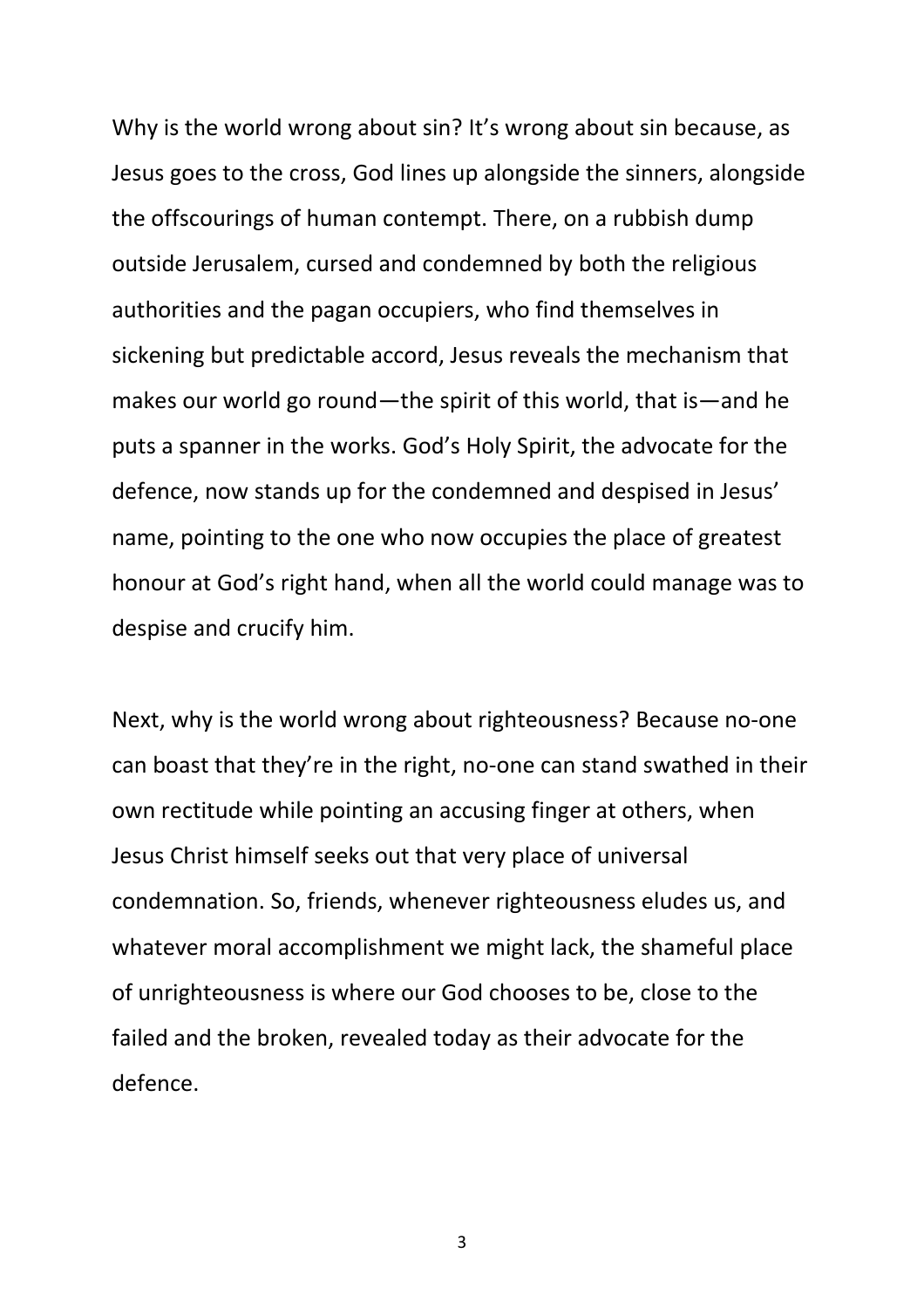And why is the world wrong about judgement? Because that other, malign spirit, the spirit of this world, is the spirit that's litigious, prosecuting, and judgemental, eager to even the score. And because human beings and human groups are typically like this, we tend to imagine God like this in our own image—we tend to think of God's judgement as the kind of vengeful payback that we know all too well.

Yet today in our Gospel, God the Holy Spirit, who points to the revealing, saving work of God the Son, stands not against us but *for* us, as advocate for the defence. Yes, God the Father does judge, but what's judged and condemned is the spirit of this world, the spirit that connives and excludes, that damns and lynches. And what does God's judgement look like? It looks like vindication! God judges a humanity in love with death and with having the last word by raising Jesus from the dead, pouring out the Holy Spirit, igniting a countermovement in human history called Church.

God's judgement doesn't let us get away with making history all about cynicism, fatalism and groupthink. Instead, God's judgement liberates us from our worst selves by breaking the power of evil, which is a traditional way of putting all this, enlisting us in a pattern of personal and ecclesial life beyond anything that we're capable of on our own—which of course we call eternal life.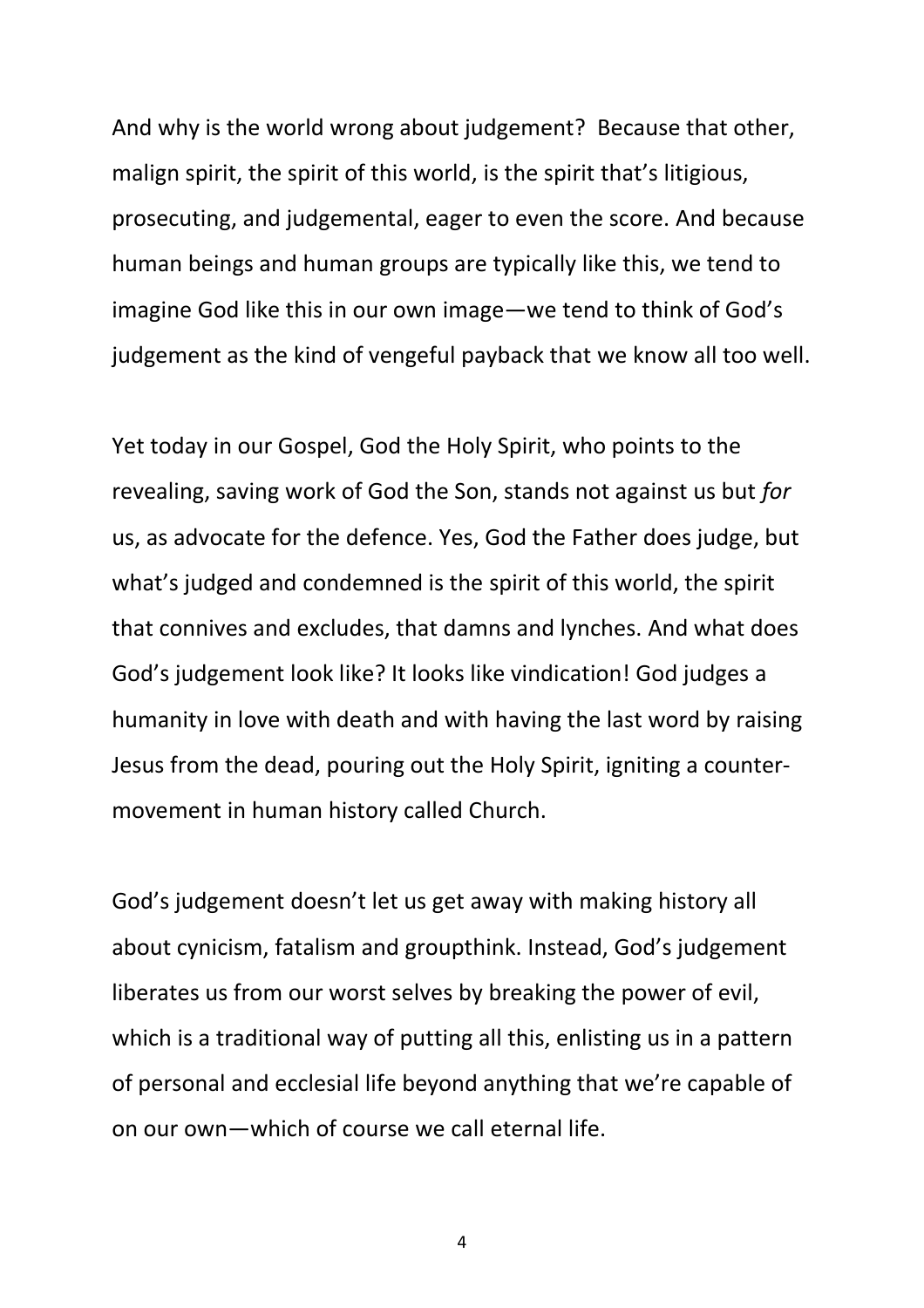Now, friends, this good news becomes the charter of a whole new world view, a new religion, a new set of spiritual practices. Let me make three points about this, from our other readings this morning.

First, from our Acts reading, we have that marvellous multicultural scene in which Pentecost, the Old Testament festival of the law, now marks a new law that grasps the hearts and minds of God's people. No more tower of Babel, which was a story about human division and enmity. Instead, a new humanity is summoned beyond both isolation and totalitarianism. Here the Church emerges not as a social contract between individuals, as some Protestants think, nor as an impersonal collective, as some Roman Catholics think. Rather, the Church is born as a creation of the Holy Spirit in which unity is achieved at no-one's expense, and where everyone is heard and appreciated in their own voice, in their own right. Here is a template for Christian life together. Here the newborn Church stands around Peter its apostolic leader in witness to Jesus—as Henri de Lubac put it, we see the Catholic Church in its fulness present in one room.

Second, if this is what God's like, and if this is what Christians are liberated and enlivened to discover and to live out, then it goes to the foundations of our whole view of creation. The stories of creation told by a world that has it all wrong about sin, righteousness and judgement are very different—a world that imagines reality as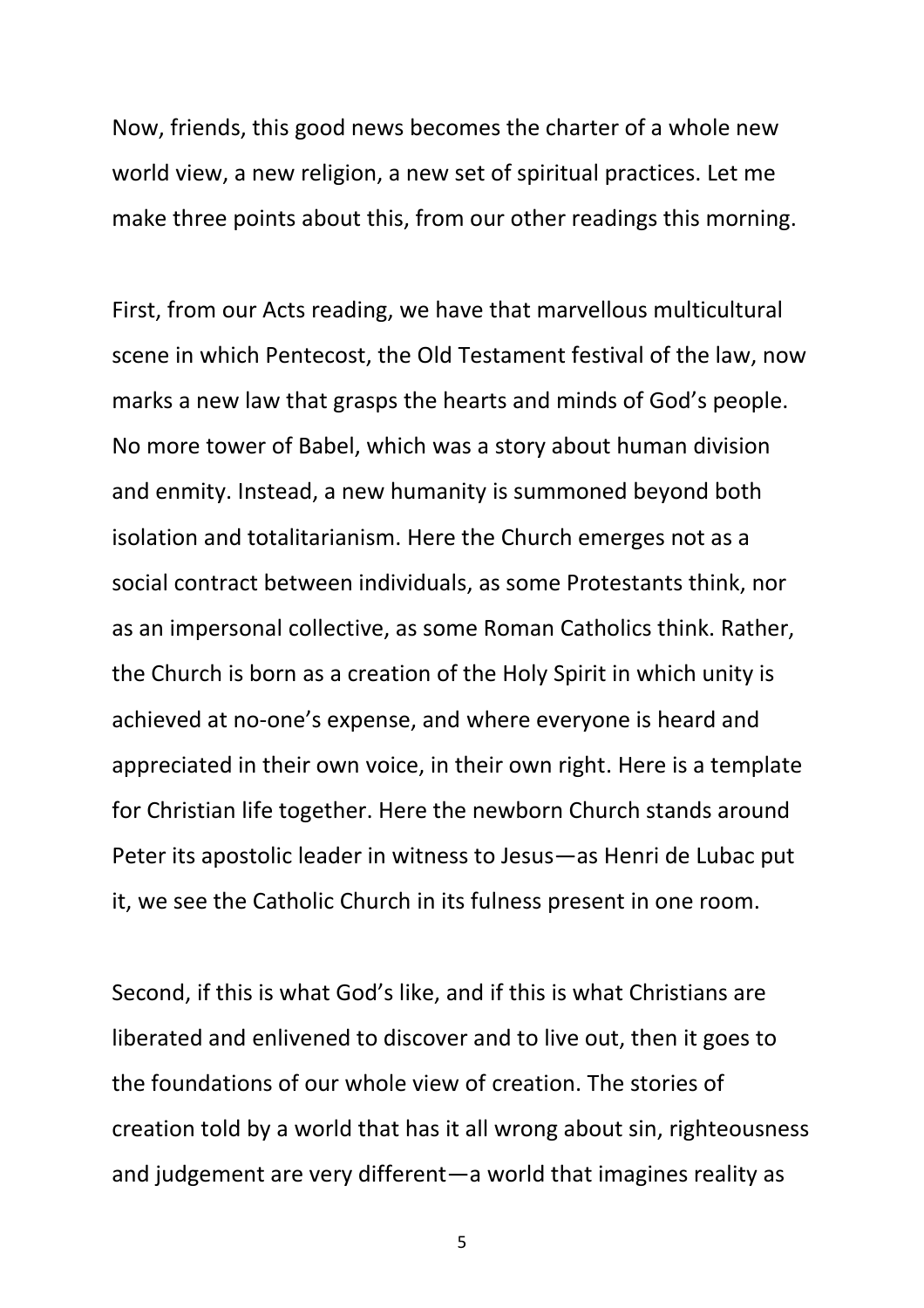conflictual and naturally thinks of God as violent. Hence the widespread ancient mythological stories of creation, which started in Babylon and spread around the pagan world—stories in which the high God slays a monster of chaos to create the world. This chaotic element is typically imagined using imagery of water and drowning. But today's psalm imagines something different, with all of this put on notice. The key to understanding today's psalm portion is the image of Israel's God that we see again and again in the Old Testament, who's completely unfazed by the watery chaos of ancient imagination. This is God enthroned above the water flood in another psalm. This is God's Spirit effortlessly moving over the deep to create the world at the start of Genesis. This is God rolling back Noah's flood, whose chaotic waters will never break out again. And this is the Red Sea, turned into God's instrument for liberating Israel from Egypt.

Today in our psalm we see this imagery once again: there is the wide immeasurable sea, and there is that Leviathan—there is that personified figure of evil and chaos that the ancients feared, whose pagan gods had to wrestle with it and subdue it. But here that Leviathan becomes God's plaything, formed to sport in the deep. In other words, violence is not at the heart of reality; our God isn't involved in any sort of self-defining struggle against evil, and neither should we over-dramatize ourselves in the same way. Instead, in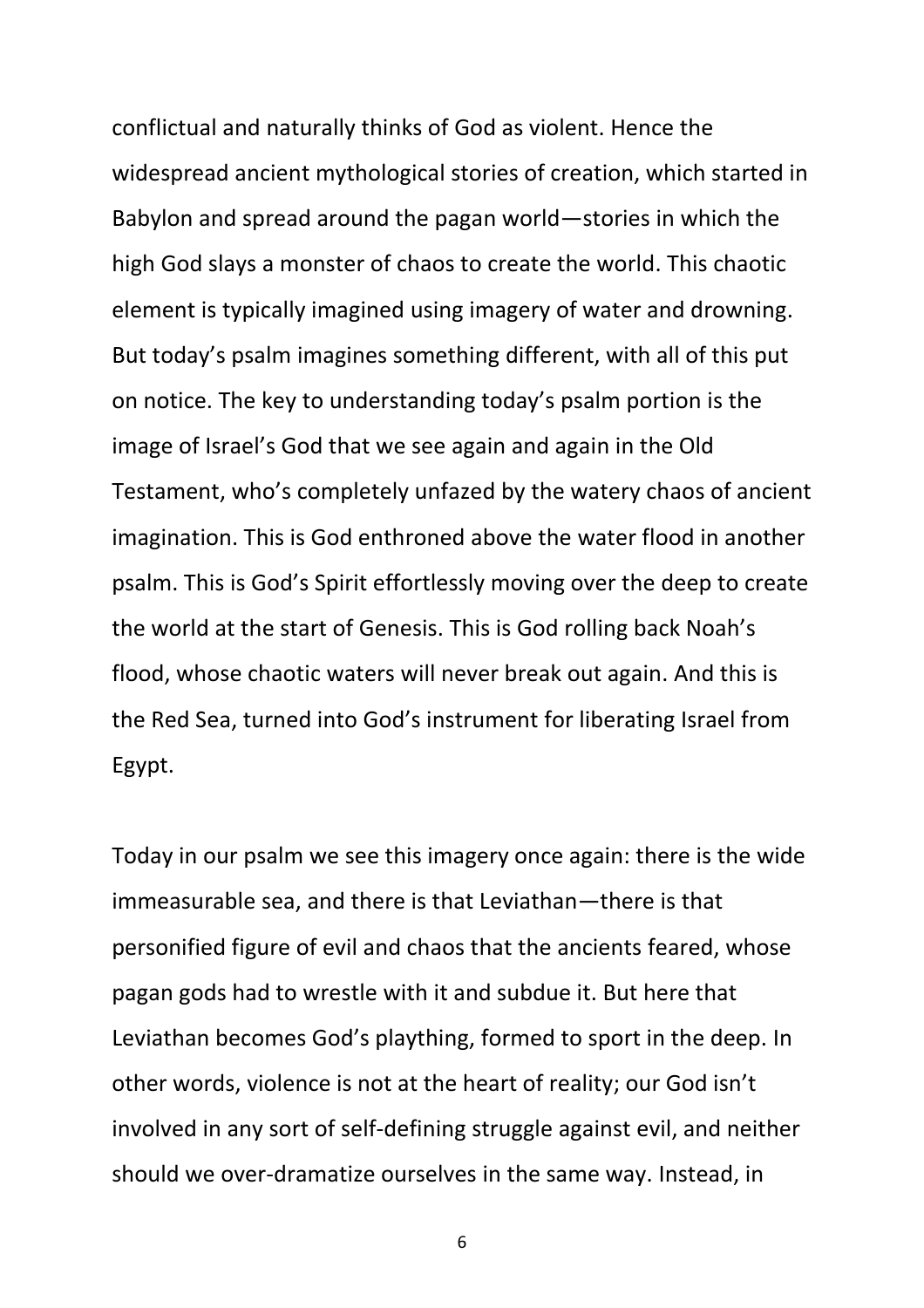today's psalm, God is serenely in charge, with Leviathan demythologised, and made light of—the monster is transformed from 'Godzilla' into 'Flipper'. Likewise, friends, God the Holy Spirit is able to create a better world than the spirit of this world can do, with all its adversarial obsessiveness.

Now, finally, we need to acknowledge the potential difficulty of all this, and how shaky our faith in it can be. This is why St Paul in our epistle today talks about all creation groaning—and we ourselves groaning, we who have the first-fruits of the Spirit. Friends, this is the now and the not yet paradox of Christianity: we affirm by faith the real presence of Christ and his new creation, never more than here in the Eucharist, yet if we're honest we must also acknowledge our own spiritual inadequacy and the times when God seems absent. Yet in our epistle today Paul invites us to reinterpret those familiar sighs and groans that greet our life's hurts and disappointments, that mark our frustration with ourselves, and with the dreadful behaviour and painful situations all of us have to face. We're invited to read all of this as a sign of God's Holy Spirit at work, praying within us in those all-too-familiar sighs that are too deep for words.

Here we're invited to acknowledge a measure of holy restlessness as the mark of an authentic spiritual life—not a restlessness that gives in to anxiety and obsessiveness, but a restlessness that can be